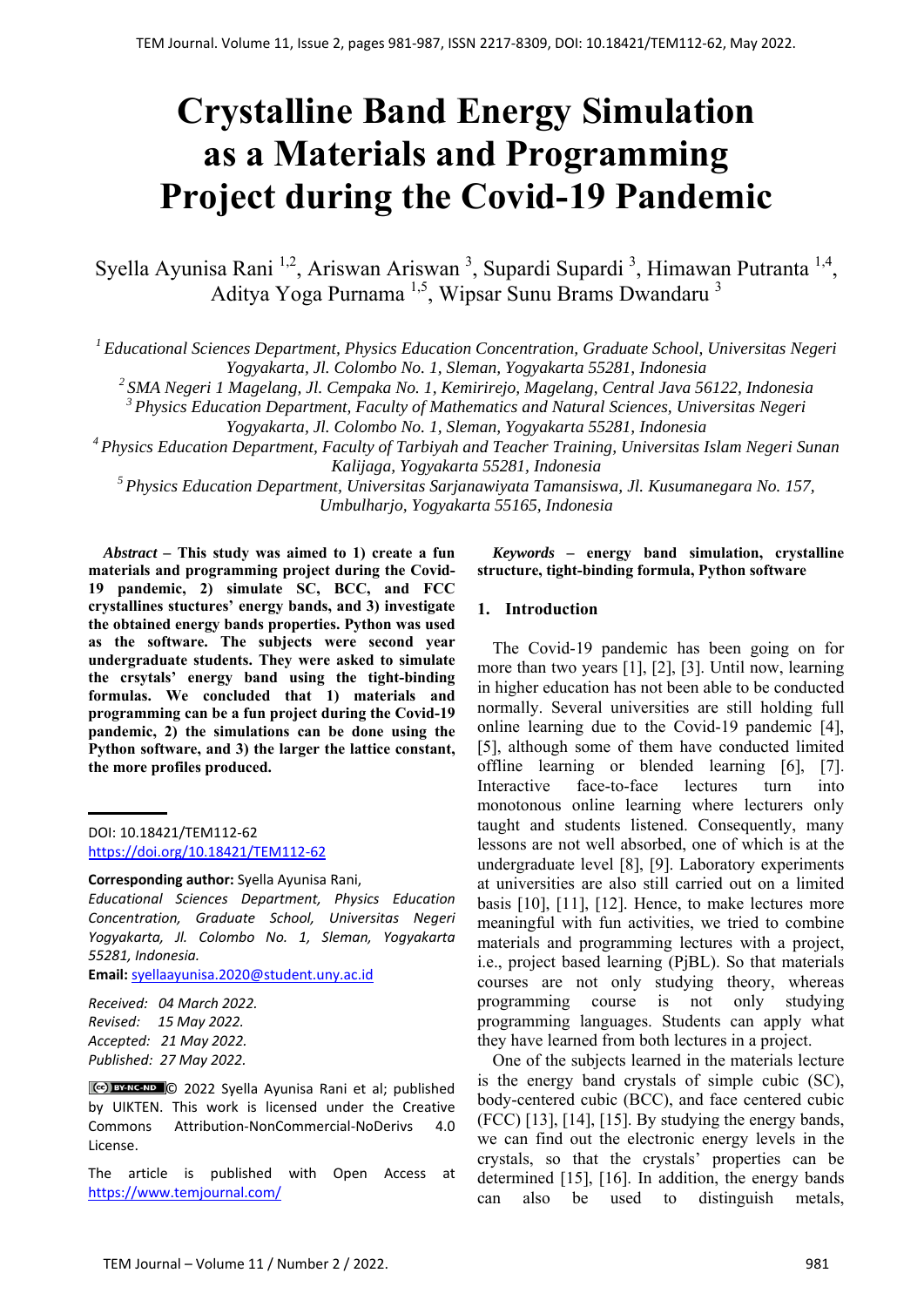semiconductors, and insulators [17]. Solving the Schrodinger's equation on the interacting electrons and ions is needed to determine the energy band of crystals [18]. One method that can be used is the tight-binding model. The tight-binding model is conceptually and computationally efficient for describing the electronic properties of materials [19]. It is based on the assumption that crystals are formed from isolated atoms that are slowly brought together. All wave functions obey Bloch's theorem [20], [21]. The equations and parameters for the energy bands of SC, BCC, and FCC crystals using the tight-binding method according to [15] are listed in Table 1. This method uses one electron per atom. The electron is assumed to be in the "s" state and moving due to the crystal potential of an isolated atom, while the influence of the other crystal atoms is small.

The interesting part of the study is that students are asked to make simulations of the energy bands of SC, BCC, and FCC crystals in a project. Through this activity, students can practice their programming language and investigate the characteristics of the crystals. In that way, students can understand the concepts and theories of the simulated crystal [22]. Python is used as the software in the simulation. This is because Python is learned in the programming lectures, it is a free software and no payment is required [23], [24], it is easy to apply using a computer [23], [25], contains functions that allows completing tasks without preparing the program from scratch [23], [24], contains a simple syntax that is easy for beginners to understand [24], [25], [26], and has been proven to be successfully used in learning [24], [25]. When compared with Spreadsheets [27], [28], [29], Python may be more complicated and take longer to learn, but the computational capabilities are much better [24].

In this study, we conducted a fun materials and programming project, i.e., simulating the energy bands of SC, BCC, and FCC crystals with lattice constant variation of 2, 4, 6, 8, 10, and 12 Å. We use Python as the software for the simulation. Finally, we investigate and discuss the energy band characteristics resulted from the three crystal structures.

*Table 1. Crystal's energy band formula* 

| Crystal    | Formula                                                                                                                                                                                                                  | <b>Parameters</b>                                                                   |
|------------|--------------------------------------------------------------------------------------------------------------------------------------------------------------------------------------------------------------------------|-------------------------------------------------------------------------------------|
| <b>SC</b>  | $-(\cos(k_x a) + \cos(k_y a))$<br>$+ \cos(k_z a)$                                                                                                                                                                        | $a=1$<br>$k_x$<br>$= \pm 2\pi/a$<br>$k_v$<br>$= \pm 2\pi/a$<br>$k_z=0$              |
| <b>BCC</b> | $-\cos\left(\frac{k_x a}{2}\right)\cos\left(\frac{k_y a}{2}\right)\cos\left(\frac{k_z a}{2}\right)$                                                                                                                      | $a=1$<br>$k_{x}$<br>$= \pm 2\pi/a$<br>$k_{\nu}$<br>$= \pm 2\pi/a$<br>$k_z = \pi/2a$ |
| FCC        | $-\left(\cos\left(\frac{k_xa}{2}\right)\cos\left(\frac{k_ya}{2}\right)\right)$<br>$+\cos\left(\frac{k_ya}{2}\right)\cos\left(\frac{k_za}{2}\right)$<br>$+\cos\left(\frac{k_xa}{2}\right)\cos\left(\frac{k_za}{2}\right)$ | $a=1$<br>$k_x$<br>$= \pm 3\pi/a$<br>$k_v$<br>$= \pm 3\pi/a$<br>$k_z = \pi/2a$       |

#### **2. Method**

The subjects of this study were second year undergraduate students who were taking materials and programming lectures. They were asked to simulate the energy band crystals using the Phyton programming language. The crystals being studied were SC, BCC, and FCC according to the energy band equations in Table 1. Students were free to determine the wavenumber, *k*, on the *x*, *y*, and *z* axes. Note that in SC,  $k_z$  is zero. In BCC and FCC,  $k_z$  is a specific value. The selection of software and materials was based on the subjects studied in both lectures. Students were asked to investigate and discuss the energy band properties of the three types of crystals simulated.

In this study, the crystal lattice variations of 2, 4, 6, 8, 10, and 12 Å were used. Each variation was simulated twice for each type of crystal, i.e., at angles of (30, 35) and (70, 35). Angles of 30 and 70 mean that the graph was rotated upwards by 30 or 70 degrees from its original position. Angle 35 means that the graph was rotated counterclockwise by 35 degrees. The purpose of doing two simulations was to be able to observe the energy profile that was formed from two points of view.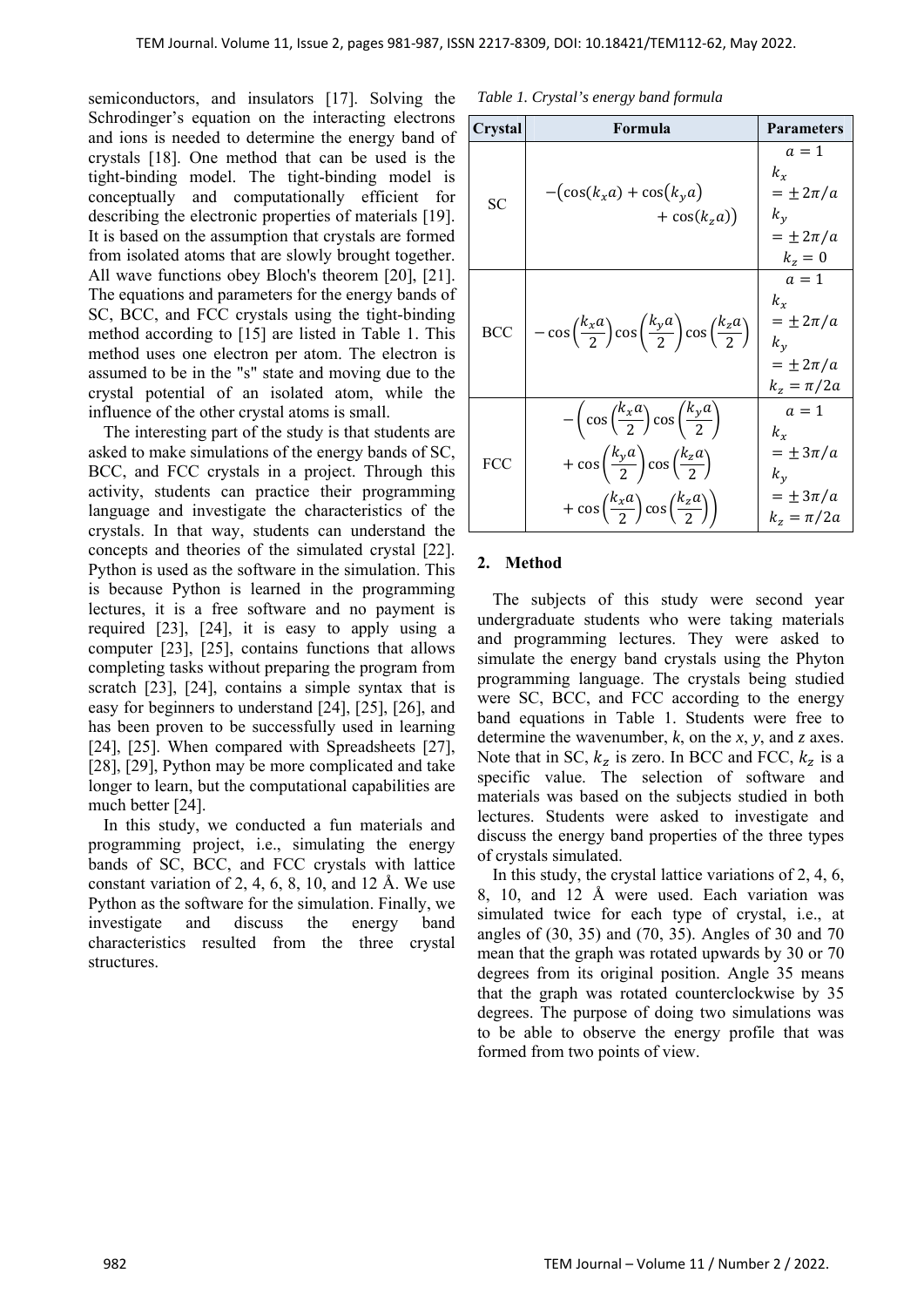This programming syntax involved mathematical equations. The first thing to do was to import numpy as np and matplotlib.pyplot as plt in Python. Use the variation of the lattice constant,  $a = 2, 4, 6, 8, 10,$  and 12 Å. Determine the intervals of  $k_x$ ,  $k_y$ , and  $k_z$ . In this study,  $k_x$  and  $k_y$  were -1 to 1, with a total of 100 data.  $k_z$  was determined based on the type of crystal, that is, SC was 0, BCC and FCC were  $\pi/2a$ . The energy band of the crystal was expressed in the form of a function  $f(x, y)$ . The graph plot used 3D contours.

| $\mathbf{1}$   | import numpy as np                                          |
|----------------|-------------------------------------------------------------|
| $\overline{2}$ | import matplotlib.pyplot as plt                             |
| 3              |                                                             |
| 4              | $a = 2$                                                     |
| 5              | $phi = 3.14$                                                |
| 6              | $x = npu$ linspace(-1, 1, 100)                              |
| $\overline{7}$ | y = np.linspace(-1, 1, 100)                                 |
| 8              | $z = 0$                                                     |
| 9              |                                                             |
| 10             | $def f(x, y)$ :                                             |
| 11             | return -np.cos(x*a)-np.cos(y*a)-np.cos(z*a)                 |
| 12             |                                                             |
| 13             | $X, Y = np.messagerid(x, y)$                                |
| 14             | $E = f(X, Y)$                                               |
| 15             |                                                             |
| 16             | $fig = plt-figure()$                                        |
| 17             | $ax = plt.axes(projection='3d')$                            |
| 18             | $ax.\text{contour3D}(X, Y, E, 50, \text{cmap} = 'viridis')$ |
| 19             |                                                             |
| 20             | ax.set xlabel('kx')                                         |
| 21             | ax.set ylabel('ky')                                         |
| 22             | ax.set zlabel('E')                                          |
| 23             |                                                             |
| 24             | #ax.view init(30, 35)                                       |
| 25             | ax.view_init(70, 35)                                        |
| 26             | fig                                                         |

*Figure 1. SC energy band program using Python*

| $\mathbf{1}$   | import numpy as np                                  |
|----------------|-----------------------------------------------------|
| $\overline{2}$ | import matplotlib.pyplot as plt                     |
| 3              |                                                     |
| $\overline{4}$ | $a = 2$                                             |
| 5              | $phi = 3.14$                                        |
| 6              | $x = npu$ linspace(-1, 1, 100)                      |
| $\overline{7}$ | $y = npu$ linspace(-1, 1, 100)                      |
| 8              | $z = phi/(2*a)$                                     |
| 9              |                                                     |
| 10             | $def f(x, y)$ :                                     |
| 11             | $return -np.cos(x*a/2)*np.cos(y*a/2)*np.cos(z*a/2)$ |
| 12             |                                                     |
| 13             | $X, Y = np.messagerid(x, y)$                        |
| 14             | $E = f(X, Y)$                                       |
| 15             |                                                     |
| 16             | $fig = plt-figure()$                                |
| 17             | $ax = plt.axes(projection='3d')$                    |
| 18             | $ax.contour3D(X, Y, E, 50, can = 'viridis')$        |
| 19             |                                                     |
| 20             | ax.set xlabel('kx')                                 |
| 21             | $ax.set_ylabel('ky')$                               |
| 22             | ax.set zlabel('E')                                  |
| 23             |                                                     |
| 24             | ax.view init(30, 35)                                |
| 25             | #ax.view init(70, 35)                               |
| 26             | fig                                                 |

*Figure 2. BCC energy band program using Python*

| $\mathbf{1}$   | import numpy as np                                          |
|----------------|-------------------------------------------------------------|
| $\overline{2}$ | import matplotlib.pyplot as plt                             |
| 3              |                                                             |
| 4              | $a = 2$                                                     |
| 5              | $phi = 3.14$                                                |
| 6              | $x = npu$ linspace(-1, 1, 100)                              |
| 7              | $y = npu$ linspace $(-1, 1, 100)$                           |
| 8              | $z = phi/(2^*a)$                                            |
| 9              |                                                             |
| 10             | $def f(x, y)$ :                                             |
| 11             | return $-(np.cos(x*a/2)*np.cos(y*a/2)+np.cos(y*a/2)*$       |
| 12             | $np.cos(z^*a/2) + np.cos(x^*a/2)^*np.cos(z^*a/2))$          |
| 13             |                                                             |
| 14             | $X, Y = np.message\{x, y\}$                                 |
| 15             | $E = f(X, Y)$                                               |
| 16             |                                                             |
| 17             | $fig = plt.findure()$                                       |
| 18             | $ax = plt.axes(projection='3d')$                            |
| 19             | $ax.\text{contour3D}(X, Y, E, 50, \text{cmap} = 'viridis')$ |
| 20             |                                                             |
| 21             | ax.set xlabel('kx')                                         |
| 22             | ax.set ylabel('ky')                                         |
| 23             | $ax.set_zlabel('E')$                                        |
| 24             |                                                             |
| 25             | ax.view init(30, 35)                                        |
| 26             | #ax.view init(70, 35)                                       |
| 27             | fig                                                         |

*Figure 3. FCC energy band program using Python*

## **3. Results and Discussion**

This study aims to 1) create a fun materials and programming lecture project during the Covid-19 pandemic, 2) simulate the energy bands of SC, BCC, and FCC crystals at lattice constants of 2, 4, 6, 8, 10, and 12 Å, and 3) investigate the energy band properties of the three crystals. Second year undergraduate students who take materials and programming lectures are asked to simulate the energy band crystals. The crystals used are SC, BCC, and FCC according to the energy band equations in Table 1. Python is used as the software for the simulation. In this study,  $k_x$  and  $k_y$  are -1 to 1, with a total of 100 data.  $k_z$  is determined based on the type of crystal, i.e., SC is 0, BCC and FCC are  $\pi/2a$ . The variations of the lattice constant are 2, 4, 6, 8, 10, and 12 Å. Each variation was simulated twice, at angles of (30, 35) and (70, 35).

The coding using Phyton for simulating the energy bands of the SC, BCC, and FCC crystals are given in Figures 1. to 3., respectively. It may be observed that all of the codes containing equations in Table 1. are quite simple. The simplicity of the codes can make error tracking easier such that programming becomes a fun activity. Of course, the structure of the coding for all crystalline structures are the same. The difference is only on the equation used for each crsytalline structure. The results of the computations are given in Figures 4. to 9. with variation of the lattice constants, i.e., 2, 4, 6, 8, 10, and 12 Å, respectively.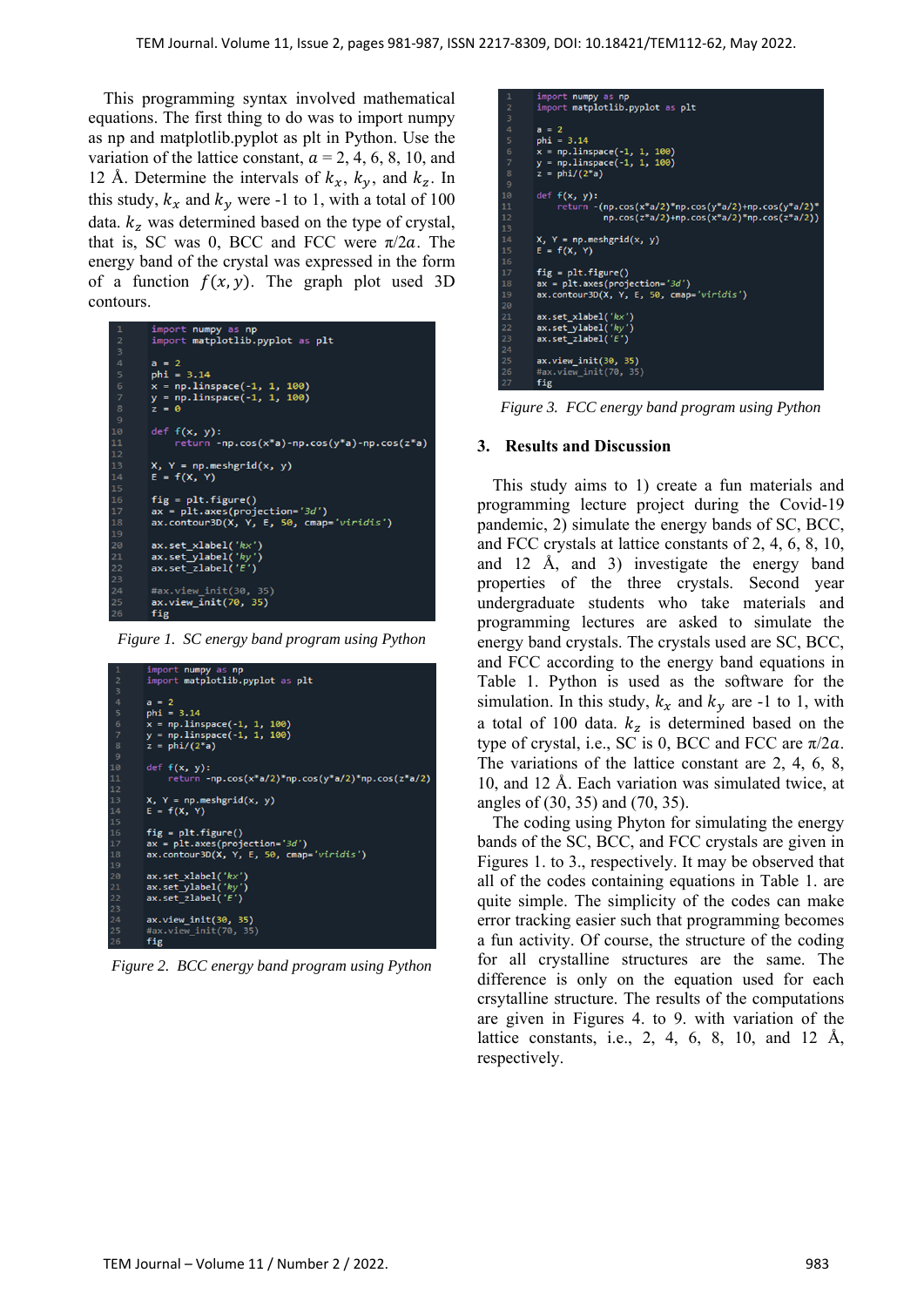Figure 4. shows the results of the computation for the lattice constant of 2 Å. At a lattice constant of 2 Å, there is no difference in the energy band profile between SC, BCC, and FCC, only the energy ranges are slightly different. The highest energy range is obtained for SC, whereas the smallest is attained for BCC. The three energy profiles are shaped like a cone, which consists of four sides. The ends of the sides are raised upwards and have a valley in the middle.



*Figure 4. Lattice constant of 2Å, (a) SC, (b) BCC, and (c) FCC* 

At a lattice constant of 4Å (see Figure 5.), the SC has started to form like a flower petal, where the ends of each side are lifted upwards to form peaks. In the middle there is a valley. The energy band ranges tend to be the same as before. BCC shows a different profile, the ends of the sides are raised although not as high as SC. The sides are raised higher than the ends. These sides form the peaks. While the ends of the sides form a valley. On the other hand, this is less pronounced for the FCC because all four sides and ends rise simultaneously. In contrast to SC, the energy ranges of FCC and BCC change almost twice.



*Figure 5. Lattice constant of 4Å, (a) SC, (b) BCC, and (c) FCC* 

At a lattice constant of 6Å (see Figure 6.), SC forms four complete peaks with one complete valley in the middle. The energy band ranges are relatively the same. The BCC almost consists of four peaks, but not yet fully formed. In the middle there is a valley. The position of the four sides is at the top, while the sides are lower. On the other hand, the sides and ends of the FCC tend to increase and the profile on the sides seems to widen. Not a single peak is seen in this profile. Only one valley is visible in the middle and a unique profile on all four sides. When compared to the lattice constant of 4Å, the energy ranges of BCC and FCC tend to increase slightly.

At a lattice constant of 8 Å (see Figure 7.), SC has four full peaks, eight incomplete peaks, one intact valley, and eight incomplete valleys. The SC energy profiles are most rapidly formed compared to other types of crystals. The BCC energy profile is almost the same as the energy profile for the 6 Å lattice constant. The difference is that this profile tends to narrow to the middle, so that a new profile is formed in the direction of the specified *x* and *y* axes, namely -1 to 1. The profile on the FCC side looks wider. The energy ranges of the FCC and BCC are relatively the same as the lattice constant of 6 Å.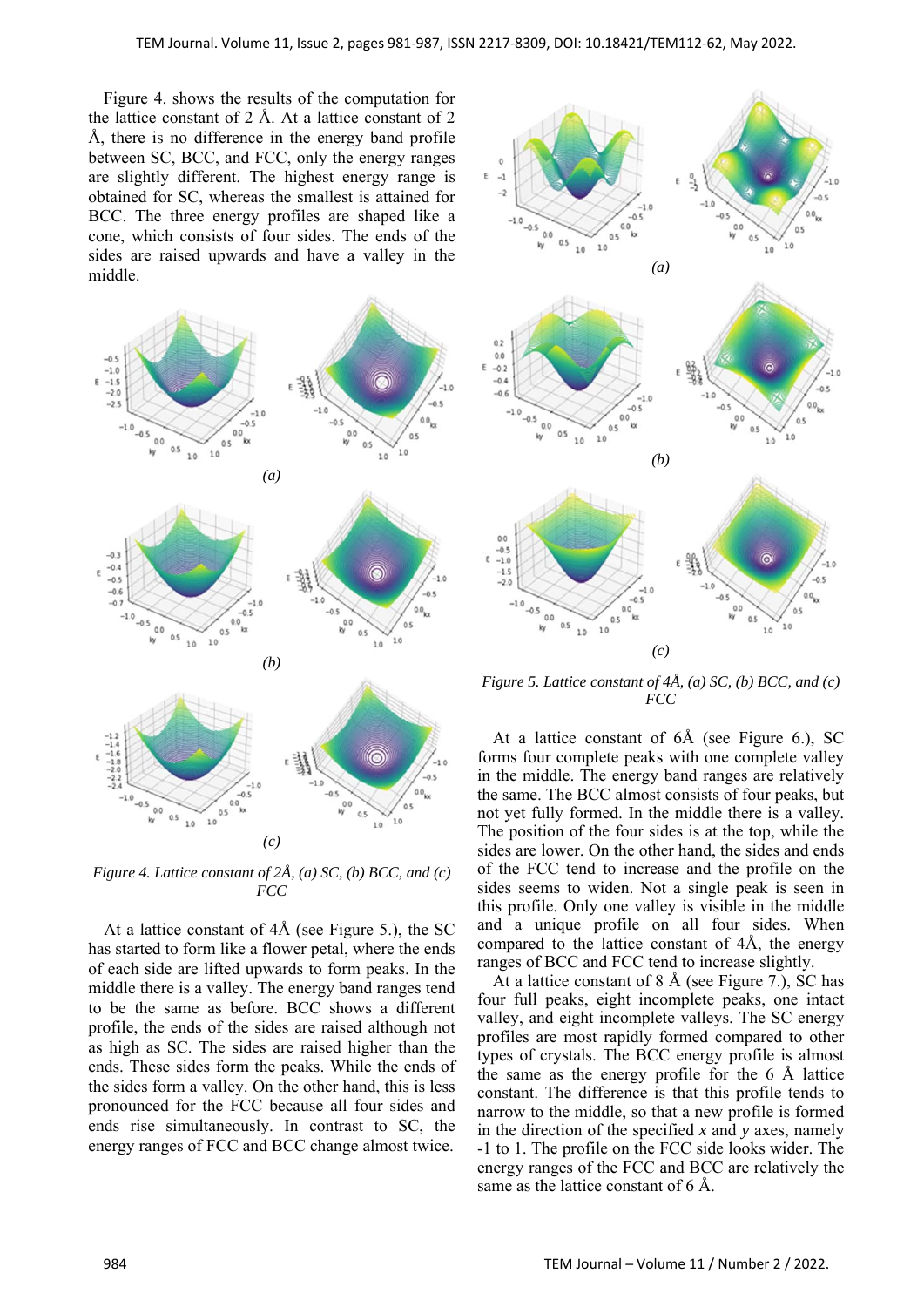

*Figure 6. Lattice constant of 6Å, (a) SC, (b) BCC, and (c) FCC* 

At a lattice constant of 10 Å (see Figure 8.), the number of peaks and valleys of the SC energy increase. There are four intact peaks, twelve incomplete peaks, and nine complete valleys. This means that the larger the lattice constant over a certain range of *x* and *y* axes produced more peaks and valleys. The BCC forms four full peaks and five full valleys. The FCC begins to form a profile like flower petals. The energy profile in this petal has different characteristics compared to SC and BCC. The energy ranges of the BCC and FCC are relatively the same compared to the lattice constants of 6 Å and 8 Å. Meanwhile, the SC energy range does not change much from the initial variation of the lattice constant.





*Figure 7. Lattice constant of 8Å, (a) SC, (b) BCC, and (c) FCC* 



*and (c) FCC*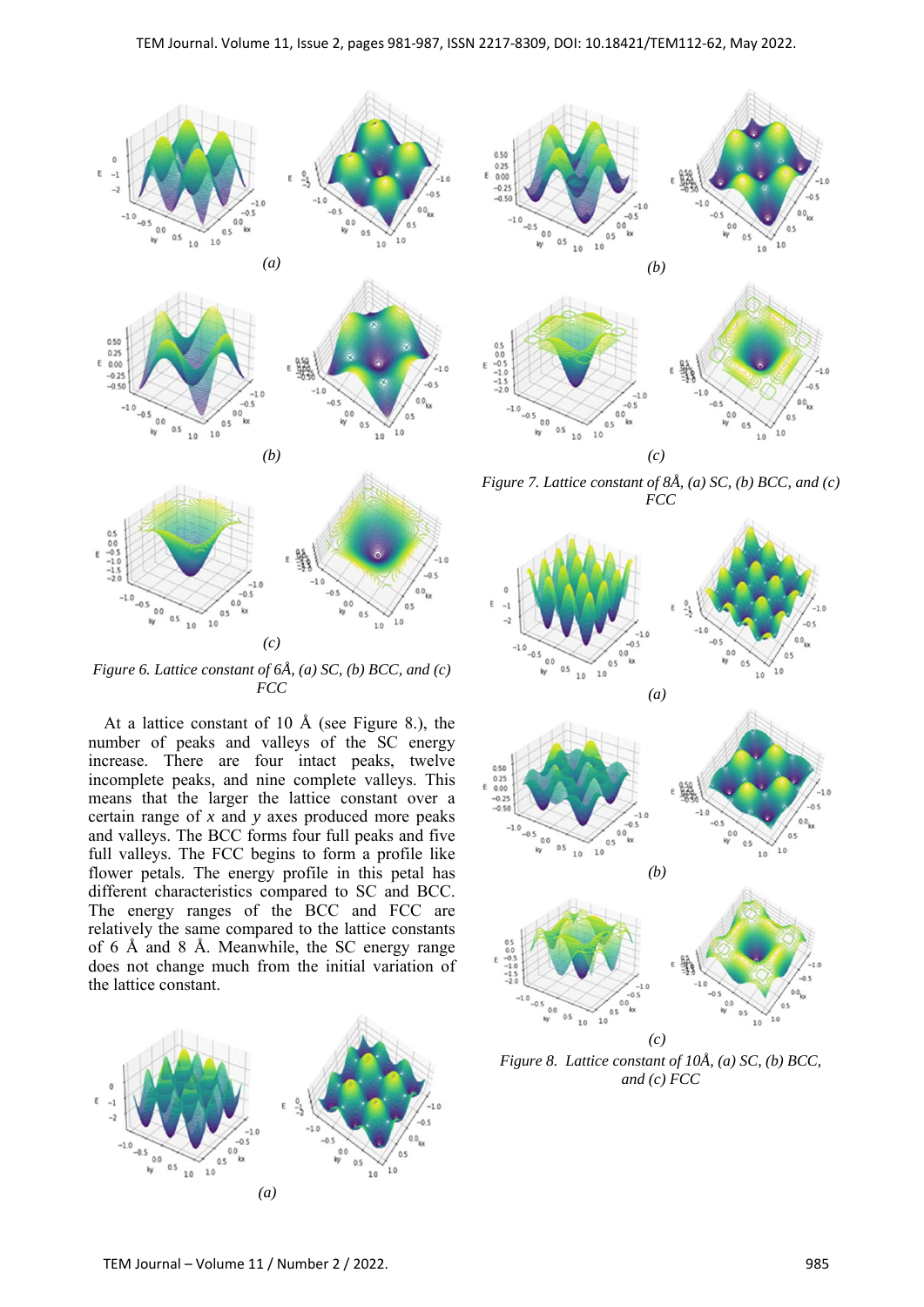

*Figure 9. Lattice constant of 12Å, (a) SC, (b) BCC, and (c) FCC* 

At a lattice constant of 12 Å (see Figure 9.), there are sixteen full peaks, nine full valleys, and twelve incomplete valleys in the SC energy profile. However, the SC does not experience any significant change in the energy range during the variation of the lattice constants of 2, 4, 6, 8, 10, and 12 Å. The BCC forms four full peaks, eight incomplete peaks, five full valleys, and eight incomplete valleys. Moreover, the formation of FCC energy profiles is slower than SC and BCC. The FCC has one full valley in the center and eight surrounding incomplete valleys. This FCC energy profile has no peak. The flat profile part form a unique energy profile. The energy ranges of the BCC and FCC are relatively the same compared to the lattice constants of 6, 8, 10, and 12 Å.

### **4. Conclusion**

Based on this study, we can conclude that the materials and programming lectures can be combined in a fun lecture project during the Covid-19 pandemic. The energy band simulations using the tight-binding method on various lattice constants can be done using the Python program language. From the simulation, we can find that the larger the lattice constant over a certain range of *x* and *y*-axes, the more energy profiles produced. The profile formation is fastest and slowest for the SC and FCC crystalline structures, respectively. There is no difference in the profiles of SC, BCC, and FCC at a lattice constant of 2 Å. The difference is only on the energy range where the largest and smallest energy ranges are obtained for SC and BCC crystalline structures, respectively. The SC and BCC have peak and valley profiles, while FCC does not have any peak profiles. The SC does not experience a significant change in the energy range during the constant lattice variation. The BCC and FCC have increasing energy range at lattice constants of 4 Å and 6 Å. The highest increase is found for the lattice constant of 4 Å. The energy ranges of the BCC and FCC do not change for the lattice constants from 6 Å to 12 Å.

## **References**

- [1]. Daniel, S. J. (2020). Education and the COVID-19 pandemic. *Prospects*, *49*(1), 91-96.
- [2]. Klein, P., Ivanjek, L., Dahlkemper, M. N., Jeličić, K., Geyer, M. A., Küchemann, S., & Susac, A. (2021). Studying physics during the COVID-19 pandemic: Student assessments of learning achievement, perceived effectiveness of online recitations, and online laboratories. *Physical review physics education research*, *17*(1), 010117.
- [3]. Szopiński, T., & Bachnik, K. (2022). Student evaluation of online learning during the COVID-19 pandemic. *Technological Forecasting and Social Change*, *174*, 121203.
- [4]. Sarpong, S. A., Dwomoh, G., Boakye, E. K., & Ofosua-Adjei, I. (2021). Online teaching and learning under COVID-19 pandemic; perception of university students in Ghana. *Eur J Interact Multimedia Educ*, *3*(1), e02203.
- [5]. Adeyeye, B., Ojih, S. E., Bello, D., Adesina, E., Yartey, D., Ben-Enukora, C., & Adeyeye, Q. (2022). Online Learning Platforms and Covenant University Students' Academic Performance in Practical Related Courses during COVID-19 Pandemic. *Sustainability*, *14*(2), 878.
- [6]. McLure, F. I., Koul, R. B., & Fraser, B. J. (2022). University Students' Classroom Emotional Climate and Attitudes during and after COVID-19 Lockdown. *Education Sciences*, *12*(1), 31.
- [7]. Finlay, M. J., Tinnion, D. J., & Simpson, T. (2022). A virtual versus blended learning approach to higher education during the COVID-19 pandemic: The experiences of a sport and exercise science student cohort. *Journal of Hospitality, Leisure, Sport & Tourism Education*, *30*, 100363.
- [8]. Xin, M., Luo, S., She, R., Yu, Y., Li, L., Wang, S., ... & Lau, J. T. F. (2020). Negative cognitive and psychological correlates of mandatory quarantine during the initial COVID-19 outbreak in China. *The American psychologist*, *75*(5), 607-617.
- [9]. Tan, C. (2021). The impact of COVID-19 pandemic on student learning performance from the perspectives of community of inquiry. *Corporate Governance*, 1215-1228.